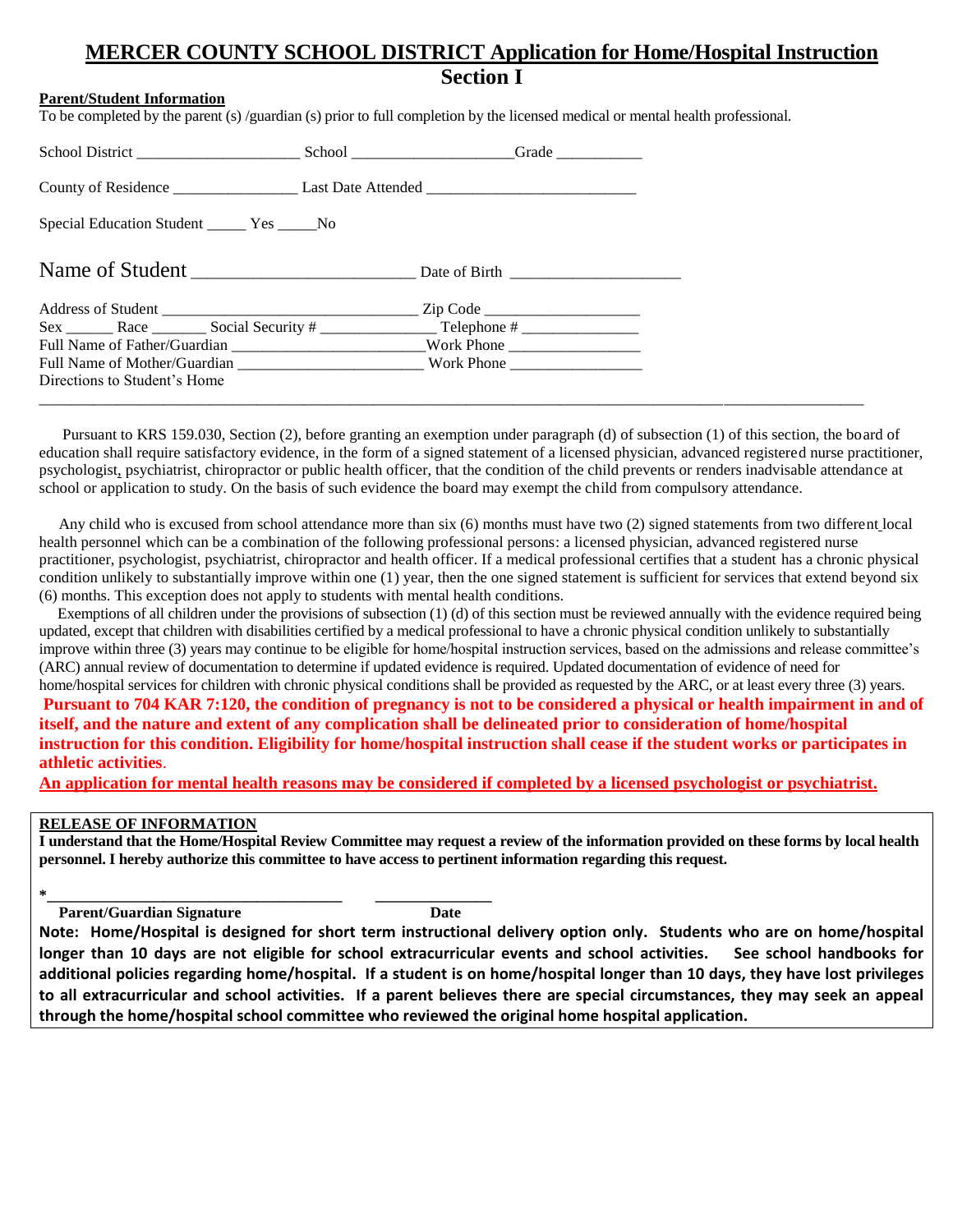## **Mercer County Schools Application for Home/Hospital Instruction Professional Statement**

### **SECTION II- This section is to be filled out by the authorized medical or mental health professional**

. It shall be determined that a child or youth is to be provided home/hospital instruction if the condition of the child or youth prevents or renders inadvisable attendance at school as verified by signed professional statement in accordance with KRS 159.030 (2) and 704 KAR 7:120**. Please Note**: Home Instruction (homebound) is short-term instruction provided in a home or other designated site for a student who is temporarily unable to attend school. According to state guidelines, two hours of home instruction each week is the equivalent to one full week of school attendance. Home instruction is not designed to take the place of a more appropriate school placement.

**Pursuant to 704 KAR 7:120, the condition of pregnancy is not to be considered a physical or health impairment in and of itself, and the nature and extent of any complication shall be delineated prior to consideration of home/hospital instruction for this condition. Eligibility for home/hospital instruction shall cease if the student works or participates in athletic activities**.

**An application for mental health reasons may be considered if completed by a licensed psychologist or psychiatrist.**

| Please check one of the following:<br>The student can attend school without any type of modifications or special provisions. Comments:<br>The student is unable to attend school at this time due to health concerns, and I do support Home/Hospital instruction (If checked, please complete<br>the rest of this section).<br>do not support home/hospital instruction for this student. If you do not support home/hospital instruction at this time, please state<br>I do $/$<br>your concerns and/or recommendations: |                  |         |       |  |  |
|---------------------------------------------------------------------------------------------------------------------------------------------------------------------------------------------------------------------------------------------------------------------------------------------------------------------------------------------------------------------------------------------------------------------------------------------------------------------------------------------------------------------------|------------------|---------|-------|--|--|
| If you do support home/hospital instruction at this time, please fill out the rest of Section II                                                                                                                                                                                                                                                                                                                                                                                                                          |                  |         |       |  |  |
|                                                                                                                                                                                                                                                                                                                                                                                                                                                                                                                           |                  |         |       |  |  |
| Specific reason(s) why the student is unable to attend school at this time:                                                                                                                                                                                                                                                                                                                                                                                                                                               |                  |         |       |  |  |
| How long have you been seeing the patient for the diagnosis listed?                                                                                                                                                                                                                                                                                                                                                                                                                                                       |                  |         |       |  |  |
| ***** Approximate length of time student will need Home/Hospital Instruction                                                                                                                                                                                                                                                                                                                                                                                                                                              |                  |         |       |  |  |
| Please summarize test and all other data collected that supports the need for Home/Hospital Instruction at this time.                                                                                                                                                                                                                                                                                                                                                                                                     |                  |         |       |  |  |
|                                                                                                                                                                                                                                                                                                                                                                                                                                                                                                                           |                  |         |       |  |  |
| Check here if this student has a chronic physical condition that is unlikely to substantially improve within one year.                                                                                                                                                                                                                                                                                                                                                                                                    |                  |         |       |  |  |
| What ancillary services are involved in treatment?                                                                                                                                                                                                                                                                                                                                                                                                                                                                        |                  |         |       |  |  |
| List consultants/specialist to whom this student has been referred:<br>Specialty<br>Name                                                                                                                                                                                                                                                                                                                                                                                                                                  | Phone            |         |       |  |  |
|                                                                                                                                                                                                                                                                                                                                                                                                                                                                                                                           |                  |         |       |  |  |
|                                                                                                                                                                                                                                                                                                                                                                                                                                                                                                                           | Name             | Address | Phone |  |  |
| <b>MUST BE COMPLETED:</b> Anticipated date of student's return to school:                                                                                                                                                                                                                                                                                                                                                                                                                                                 |                  |         |       |  |  |
| What are your recommendations to assist this student in his/her return to school?                                                                                                                                                                                                                                                                                                                                                                                                                                         |                  |         |       |  |  |
| 尖                                                                                                                                                                                                                                                                                                                                                                                                                                                                                                                         |                  |         |       |  |  |
| <b>Signature of Licensed Professional</b>                                                                                                                                                                                                                                                                                                                                                                                                                                                                                 | <b>Title</b>     |         | Date  |  |  |
|                                                                                                                                                                                                                                                                                                                                                                                                                                                                                                                           |                  |         |       |  |  |
| Office Address and the state of the state of the state of the state of the state of the state of the state of the state of the state of the state of the state of the state of the state of the state of the state of the stat                                                                                                                                                                                                                                                                                            | <b>Phone No.</b> | Fax No. |       |  |  |